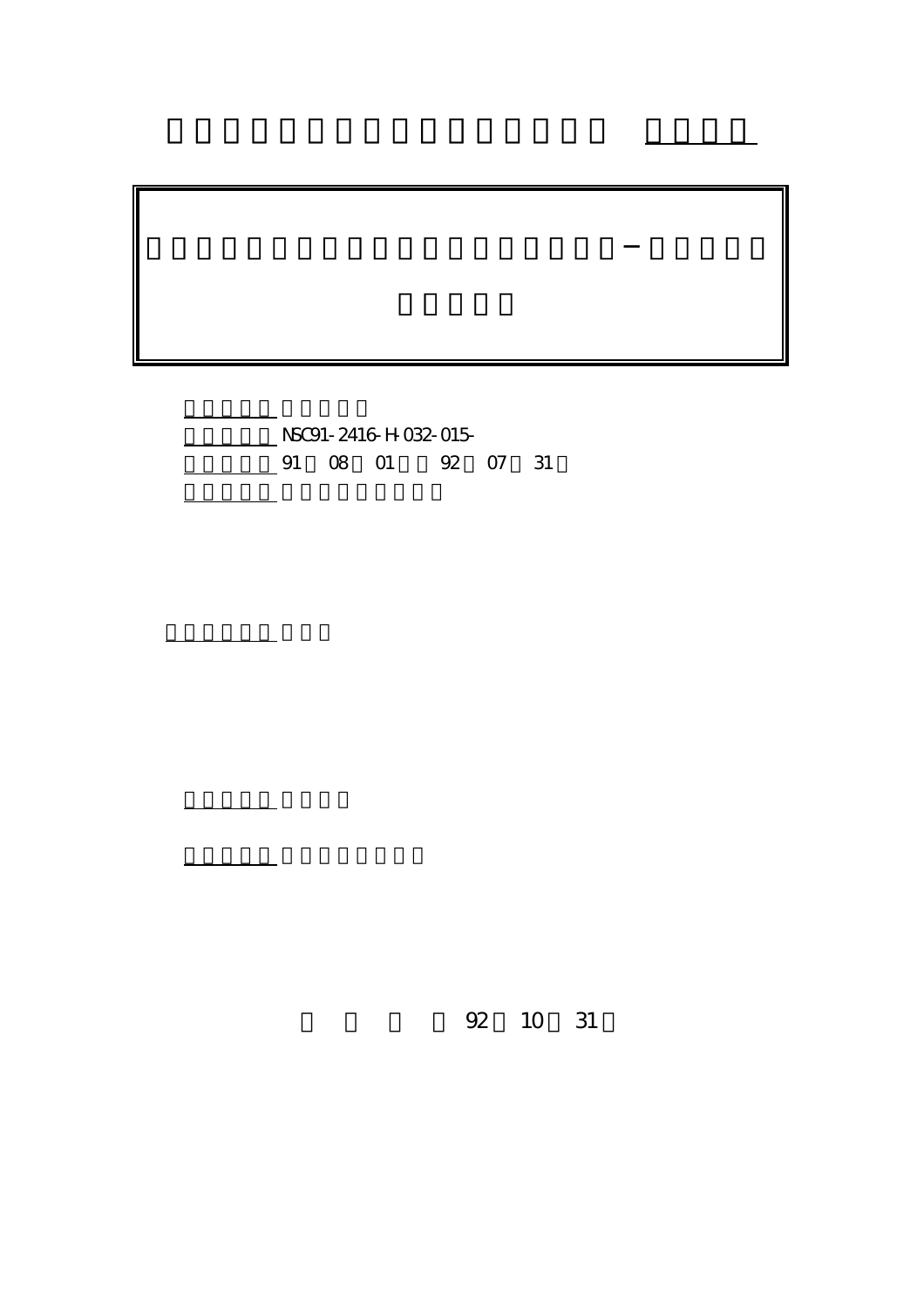# **The Reality of the CPI and the Efficiency of the Asset Investment - Evidence from Taiwan's Real Estate and Stock Markets**

物價指數之真實性與資產投資之效率性探討-台灣房地產與股市經驗

NSC 91-2416-H-032-015

執行期間: 91 8 1 92 7 31 主持人: 執行單位: 淡江大學

TEL: 886-2-2621-5656 ext.2591. E-Mail: niehcc@mail.tku.edu.tw

#### **Abstract**

 This research attempts to judge the reality of the price index without incorporating the prices of stock and real estate and to analyze the efficiency of the diversification when investing in both assets of stock and real estate over the period of 1986Q1 to 2002Q3 in Taiwan by employing various multivariate VAR models. The empirical results first indicate that diversification by investing in both assets of stock and real estate is fruitless since the market is efficient. Granger causality tests provide us perceptual information that the price index without incorporating the prices of stock and real estate is spurious. Nonetheless, the formulating of a STECM is not necessary since the linear functional form is not violated in our examination.

**Key Words:** Stock price, Real Estate Price, Consumer Price Index, ARDL, STECM

#### **I. Introduction**

Without considering the asset prices of stock and real estate, the consumer price index (CPI) in Taiwan seems not appropriate one to reflect the real price level. There is probably another type of inflation latent if the asset prices of stock and real estate are incorporated into the price index. Moreover, the interrelationships between real estate

price and stock price are generally acknowledged strong (see e.g., Gyourko and Keim, 1992, Goldstein and Nelling, 1999, and Fu and Ng, 2001). The up-and-down of the stock trend drives the fluctuation of a country's economy, which in turn causes a strong impact on the price of the real estate market. Testing for the causal relation between stock and real estate markets can be found in Liu *et al.* (1990), Eichholtz(1997), Okunev and Wilson(1997), and He(2000). Therefore, this study tries to employ various time-series methodologies, using Taiwan as the sample base, to investigate the long-run equilibrium and the short-run dynamic relationship among CPI, stock price and real estate price. The findings of this study are used to (1) judge the reality of the price index without incorporating the prices of stock and real estate and (2) analyze the efficiency of the diversification when investors decide to invest in both assets of stock and real estate.

### **II. Data**

The data sets used here consist of quarterly time series on stock price index, real estate price index and consumer price index covering the period of 1986Q1 to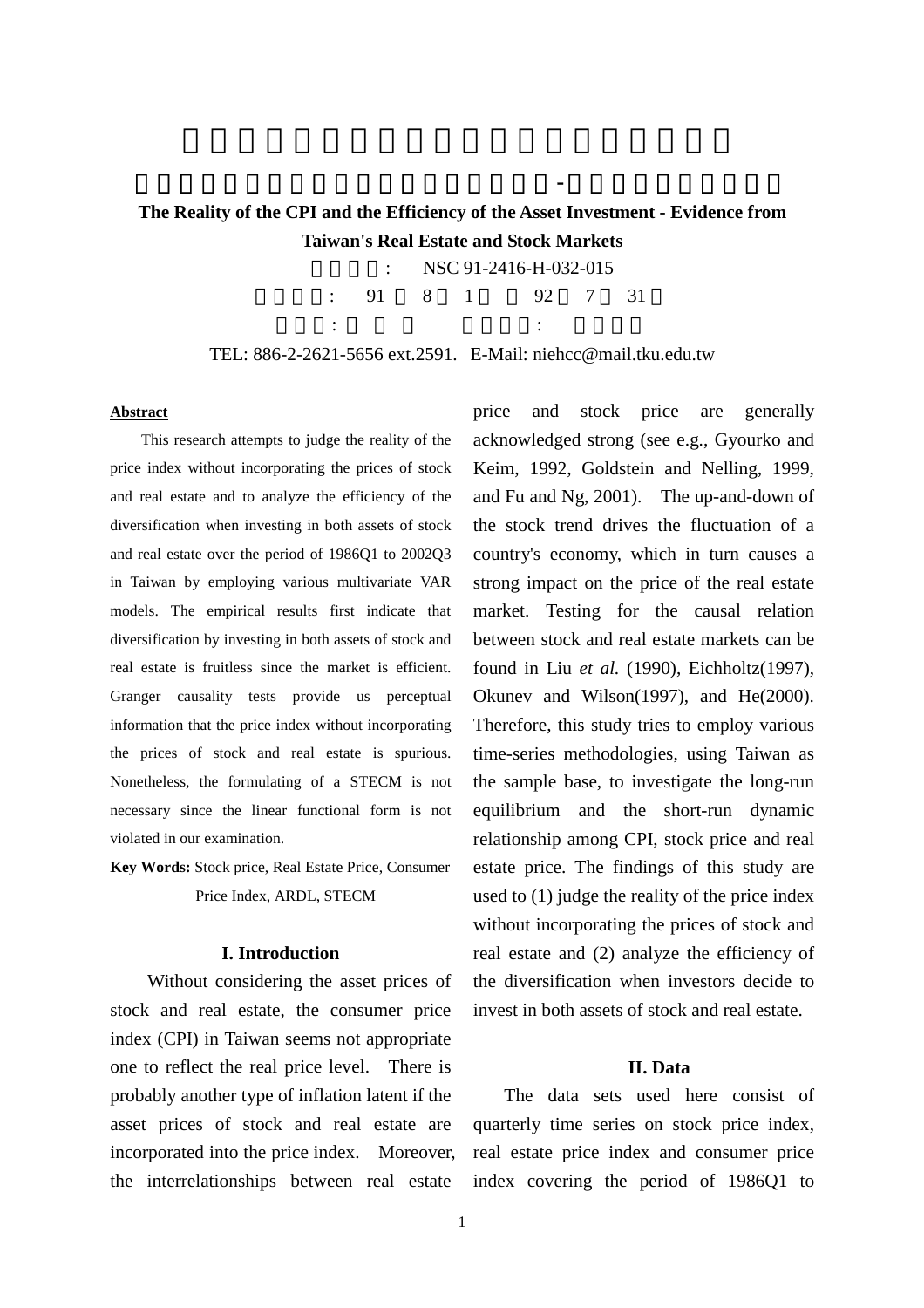2002Q3. Stock price index and consumer price index were obtained from the AREMOS database of the Ministry of Education of Taiwan. Real estate price index was collected and constructed by Hsin-Yi Real Estate Inc. Examination of the individual data series makes it clear that the logarithmic transformations were required to achieve stationarity in variance; therefore, all the data series were transformed to logarithmic form.

## **III. Methodologies and Empirical Results A. Unit Root Tests**

In this study we apply several conventional unit root tests, such as ADF, PP, KPSS, DF-GLS, ERS, and NP. Empirical results indicate that CPI is integrated of order one, I(1), whereas mixed results of  $I(0)$  and  $I(1)$ are come out for both series of stock price index and real estate price index.

### **B. ARDL Bounding Test**

Since the cointegrating vector incorporates both I(0) and I(1) series, the ARDL-UECM bounding test developed by Pesaran et al. (2001) is thus an appropriate method to examine the long-run relationship between the three variables considered in this paper. ( ARDL have been widely employed since then, e.g., Abbot, Darnell and Evans (2001, exchange rate for the UK), Bentzen and Engsted (2001, energy for Denmark), Ghatak and Siddiki (2001, exchange rate for India), Atkins and Coe (2002, Fisher effect for the US and Canada), Bahmani-Oskooee and Ng (2002, money demand for HK), Fedderke and Liu (2002, capital flow for South Africa), Tang and Nair (2002, import demand for Malaysia), Vita and Abbott (2002, saving and investment for the US), and

Bahmani-Oskooee and Goswami(2003, J curve for Taiwan)).

The uni-equation of the ARDL-UECM model in our study is expressed as the following form:

$$
\Delta p_t = \sum_{j=1}^{n_1} b_j \Delta p_{t-j} + \sum_{j=0}^{n_2} c_j \Delta s_{t-j} + \sum_{j=0}^{n_3} d_j \Delta r_{t-j} + \phi_1 p_{t-1} + \phi_2 s_{t-1} + \phi_3 r_{t-1} + \varepsilon_t
$$

where p, s, and r represent CPI, stock price, and real estate price, respectively. All these variables are taken into a logarithm form.

Since the appropriate lag length is crucial for the credibility of the VAR's result, we adopted the MAIC suggested by Ng and Perron (2001) to select the lag length and found that lags of 2, 8, and 7  $(n1, n2, and n3)$ for CPI, stock price, and real estate price, respectively, are most appropriate for our model. That is, an ARDL-UECM-MAIC(2, 8, 7) model is constructed.

The result of ARDL bounding test shows that the F-statistic is larger than the critical value of the upper bound, boundary for I(1), which indicates that there exists a long-run level relationship among these three variables. This long-run relationship in turn connotes the existence of a efficiency market hypothesis (EMH). Thus, diversification by investing in both assets of stock and real estate is fruitless.

### **C. Granger Causality Test**

Nonetheless, Granger causality test is applied for the lead-lag examination among our three variables. The results based on multivariate VAR model significantly indicate that there exists unidirectional causal relation running from each of the real estate price index and the stock price index to consumer price index. This empirical finding provides us perceptual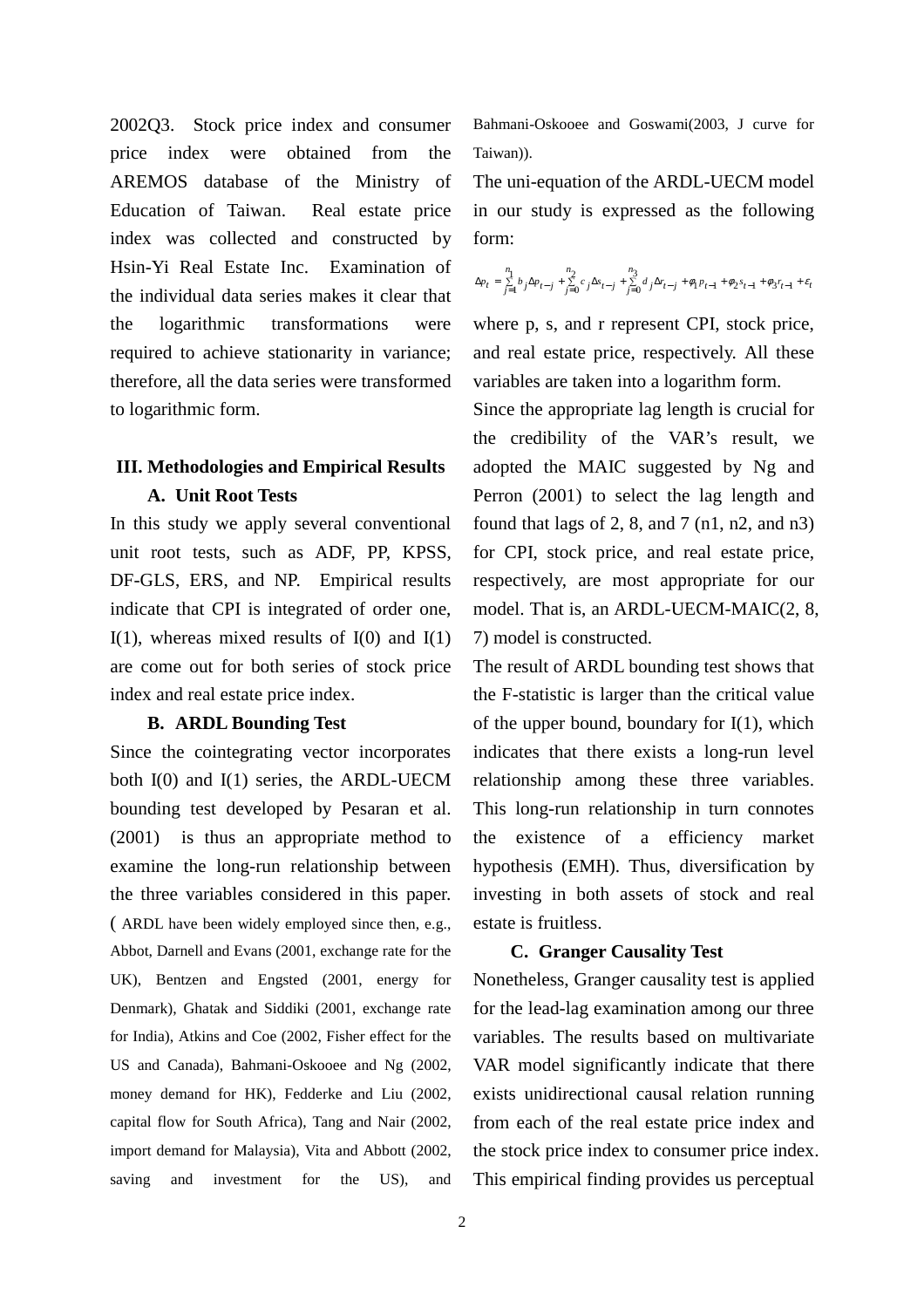information that the price index constituted without incorporating the prices of stock and real estate might be spurious. This 'spurious price index' contains an important policy implication in constructing consumer price index in Taiwan.

## **D. Variance Decomposition and General Impulsive Function**

Though VDC gives us similar result to those found in Granger causality test, however, G-IRF give us different result. We find no interaction among these three variables.

### **E. Stability Test**

Based on the CUSUM and CUSUMSQ plots, we find that our estimated model is stable.

### **F. Nonlinear Test**

This paper further employs smooth transition error correction model (STECM) proposed by Granger and Teräsvirta(1993) and Teräsvirta(1994) to examine the linear vs. nonlinear adjustment of the ECM by looking at different non-linear functional forms of the disequilibrium error. Van Dijk and Teräsvirta(2000) has a good survey for the recent developments of smooth transition autogressive (STAR) models and several good applications of STECM can be found in Huang, Lin and Cheng(2001) and Milas and Otero(2002), among others. The STECM is formulated as following form:

$$
\Delta y_{t} = \pi_{0} + \pi_{1}^{'}W_{t} + (\theta_{0} + \theta_{1}^{'}W_{t})F(z_{t-d}; r, c) + \mu_{t}
$$

 $W_t = (Z_{t-1}, \Delta y_{t-1}, \dots, \Delta y_{t-p}, \Delta X_t', \dots, \Delta X_{t-p}')$  and

 $\mu_t \sim NID(0, \sigma^2)$ . The coefficient vector  $\pi_1$ has a dimension of *m*×1 and  $m = (p+1)(k+1)$ . The function  $F(z_{t-d}; r, c)$ 

is a continuous transition function with the transition variable  $z_{t-d}$  and parameter (r, c) that provides a variety of nonlinear models, e.g., logistic, exponential or quadratic logistic functions.

In this paper, residlp(-1) is used as a transition variable, d is selected to be 4 since the p-value of  $H_0$  reaches the lowest one (0.238) when d=4 and the logistic function is adopted for our STECM because of that  $H_{03}$ has the lowest p-value of 0.0328 comparing with  $H_{02}$  and  $H_{01}$  (0.763 and 0.777) under d=4. Though we construct a nonlinear form for our examination, the result shows that the linear functional form is not mis-specified, which indicates that no nonlinear effect exists in the model.

### **IV. Conclusion**

Employing various multivariate VAR models over the period of 1986Q1 to 2002Q3, this research attempts to (1) judge the reality of the price index without incorporating the prices of stock and real estate and (2) analyze the efficiency of the diversification when investing in both assets of stock and real estate, by investigating, linearly and nonlinearly, the long-run and short-run interrelation among consumer price index, stock price and real estate in Taiwan. Our empirical results indicate that there exists a long-rung level relation among these variables. Diversification by investing in both assets of stock and real estate is thus fruitless since the market is efficient. Granger causality tests show a unidirectional causality relation running from each of the stock price index and the real estate price index to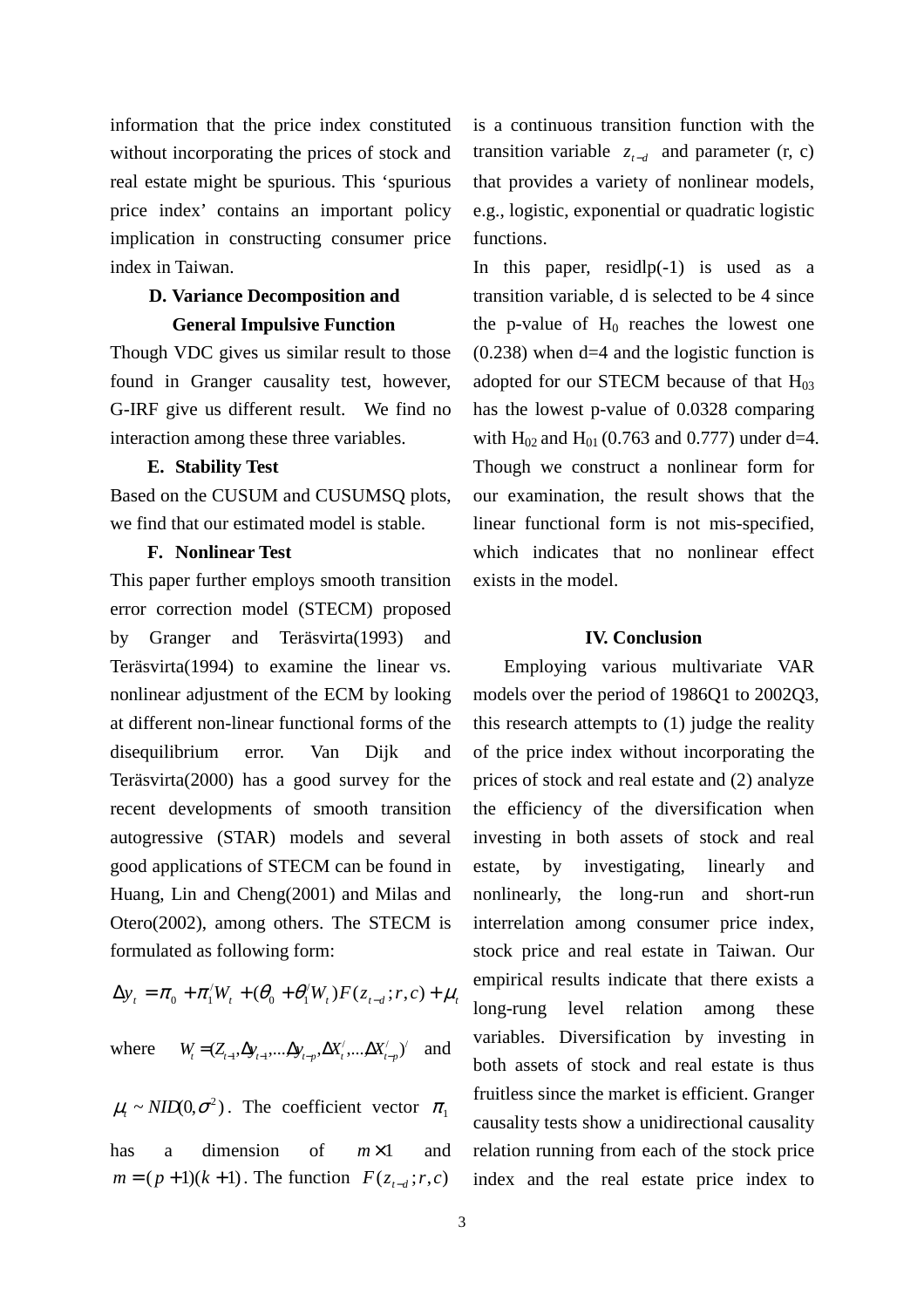consumer price index. This empirical finding provides us perceptual information that the price index without incorporating the prices of stock and real estate might be spurious. This 'spurious price index' contains an important policy implication in constructing consumer price index in Taiwan. Nonetheless, both the stability test and the linearity test show that the formulating of a STECM is not necessary since our estimated model is stable and the linear functional form is not violated in our examination.

### **[References]**

- 1. Abbot, A., A. Darnell and L. Evans (2001), "The influence of exchange rate variability on UK exports," Applied Economics Letters, 8, 47-49.
- 2. Atkins, F. J. and P. J. Coe (2002), "An ARDL bounds test of the long-run Fisher effect in the United States and Canada", Journal of Macroeconomics, 24(2), 255-266.
- 3. Bahmani-Oskooee, M. and G. G. Goswami (2003), "A disaggregated approach to test the J-curve phenomenon: Taiwan versus her major trading partners," Journal of economics and finance, 27, 1, 102-113.
- 4. Bahmani-Oskooee, M. and R. Ng, (2002), "Long-run demand for money in Hong Kong: An application of the ARDL model," International Journal of Business and Economics, 1(2) 147-155.
- 5. Bentzen, J. and T. Engsted (2001), "A revival of the autoregressive distributed lag model in estimating energy demand relationships," Energy, 26, 45-55.
- 6. Eichholtz, M. A. Piet, (1997), "Real Estate Securities and Common Stocks: A First International Look." Real Estate Finance, 14,

70-74.

- 7. Fedderke, J.W. and W. Liu (2002), "Modelling the determinants of capital flows and capital flight: with an application to South African data from 1960 to 1995," Economic modeling, 19, 419-444.
- 8. Fu, Yuming and Lilian K Ng, (2001), "Market efficiency and return statistics: Evidence from real-estate and stock markets using a present-value approach," Real Estate Economics, 29(2). 227-250
- 9. Goldfajn, I., and P. Gupta (2001), "Overshootings and Reversals: The Role of Monetary Policy", Central Bank of Chile Working Paper, No. 126, 279-302.
- 10. Goldstein, A. Michael and Edward F. Nelling (1999), "REIT Return Behavior in Advancing and Declining Stock Markets." Real Estate Finance, 15, 68-77.
- 11. Granger, C.W.J., and T. Terasvirta (1993), Modelling Nonlinear Economic Relationships, Oxford University Press, Oxford.
- 12. Gyourko, J. and D. Keim, "What Does the Stack Market Tell Us About Real Returns." Journal of the American Real Estate and Urban Economics Association, (1992), 20, pp.457-486.
- 13. He, Ling T., "Causal relationships between apartment REIT stock returns and unsecuritized residential real estate," Journal of Real Estate Portfolio Management, 2000, 6(4), 365-372
- 14. Huang, Cliff J., Chien-Fu Jeff Lin and Jen-Chi Cheng, (2001), "Evidence on nonlinear error correction in money demand: the case of Taiwan," Applied Economics, 33, 1727-1736
- 15. Liu, C.H., D. Hartzell, D.W. Grei,o and T.V. Crissom, "The Integration of the Real Estate Market and the Stock Market: Some Preliminary Evidence." Journal of the American Real Estate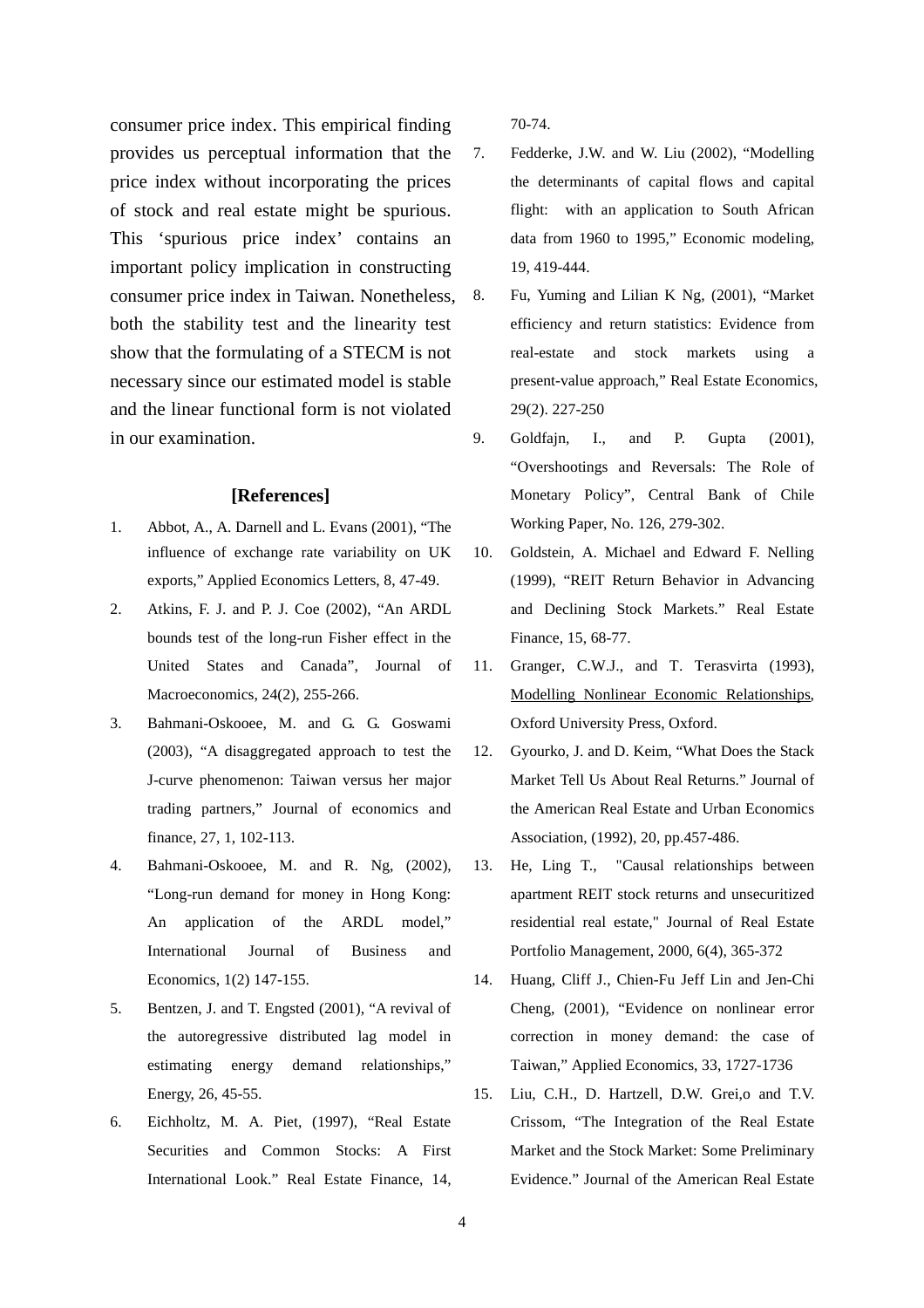and Urban Economics Association, (1990), 3, pp.261-282.

- 16. Milas, Costas and Jesus Otero, (2002), "Modelling Official and Parallel Exchange Rates in Colombia under Alternative Regimes: A Non-linear Approach," Economic Modelling, 20, 165-179
- 17. Pesaran, M. H., Y. Shin, and R. J. Smith (2001), "Bounds Testing Approaches to the Analysis of Long-Run Relationship", Journal of Applied Econometrics, 16, 289-326
- 18. Okunev, John and Patrick J. Wilson. (1997), "Using Nonlinear Test to Examine Integration Between Real Estate and Stock Markets," Real Estate Economics, 25, 487-503.
- 19. Tang, T. C. and M. Nair (2002), "A Cointegration Analysis of Malaysian Import Demand Function: Reassessment from the Bounds Test", Applied Economics Letters, 9(5), 293-296.
- 20. Terasvirta, T. (1994), "Specification, Estimation and Evaluation of Smooth Transition Autoregressive Models," Journal of American Statistic Association, 89, 208-218.
- 21. Van Dijk, D., T. Terasvirta and P.H. Franses (2002), "Smooth Transition Autoregressive Models -- A Survey of Recent Developments," Econometric Reviews, 21(1), 1–47
- 22. Vita, G. D. and A. Abbott (2002), "Are Saving and Investment Cointegratd? An ARDL Bounds Testing Approach", Economics Letters, 2002, 77(2), 293-299